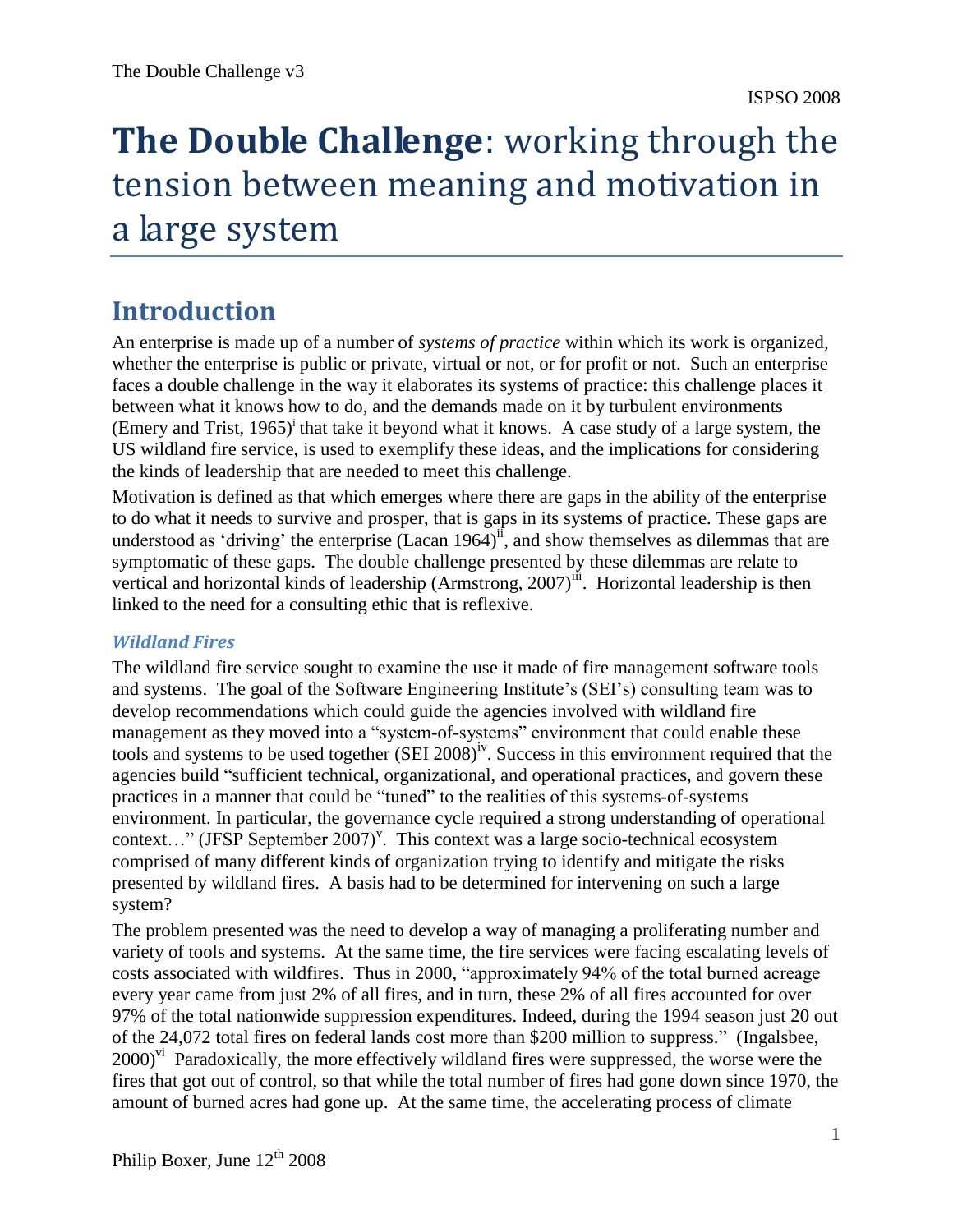change was altering the very conditions in which wildland fires were likely to occur, changing the risks faced by local communities (Campbell et al,  $2007$ )<sup>vii</sup>.

These problems could be understood as particular dilemmas that had to be faced in the way the wildland fire service operated. Their resolution involved proposing forms of distributed collaboration that could align the tools and systems with the environments in which the service was working.

### *The Leadership question*

The familiar model of leadership separates out the issues facing the top leaders of an organization as a whole from those issues facing the professional groups working within the organization "bottom-up". This defines an axis of leadership, in which the leaders "above" might have authority over the professionals "below" working within the organization, but in which the professionals "below" also have authority because of their direct involvement in how things do or do not work. This axis was clearly present in this wildland fire case.

But if this axis linking above and below is defined as the 'within' of the organization, then there is also a second axis of leadership in relation to the "without", associated with satisfying the particular needs of the clients of the organization: in this case the communities at risk. This second axis is like the doctor's responsibility to his patients, which introduces the need for a tripartite form of leadership: top leaders, professionals *and clinicians* (BPS, 2007)<sup>viii</sup>. The firefighters are of course also professionals, but the axis of leadership that they represent in relation to a particular fire constitutes acting in the interests of their clients *above* those of their employing institution. In this paper I want to explore how these two axes and the associated tripartite form of leadership is *necessary* to meeting the double challenge.

# **The Double Challenge**

The fundamental difficulty facing those involved with wildland fire was being between two different kinds of pressure, on the one hand from the federal and state agencies, and on the other from the changing nature of the risks associated with local wildland. Thus there were the federal agencies who had the job of doing something about wildland fires, backed by a research community. And then there were the local organizations charged with managing the risks. The research agency responsible for developing the knowledge needed to bridge between these two kinds of pressure was sponsoring our work, and these were some of the questions that it was asking:

- What do we do with proliferating numbers of software tools and systems?
- How do we deal with the escalating costs associated with current approaches to wildland fire management?
- How do we factor into this the impact of climate change?
- What forms of governance are needed to align these with the (socio-technical) systems environment in which we are working?

In order to make sense of these questions our approach to the client system assumed that it was being presented with a double challenge.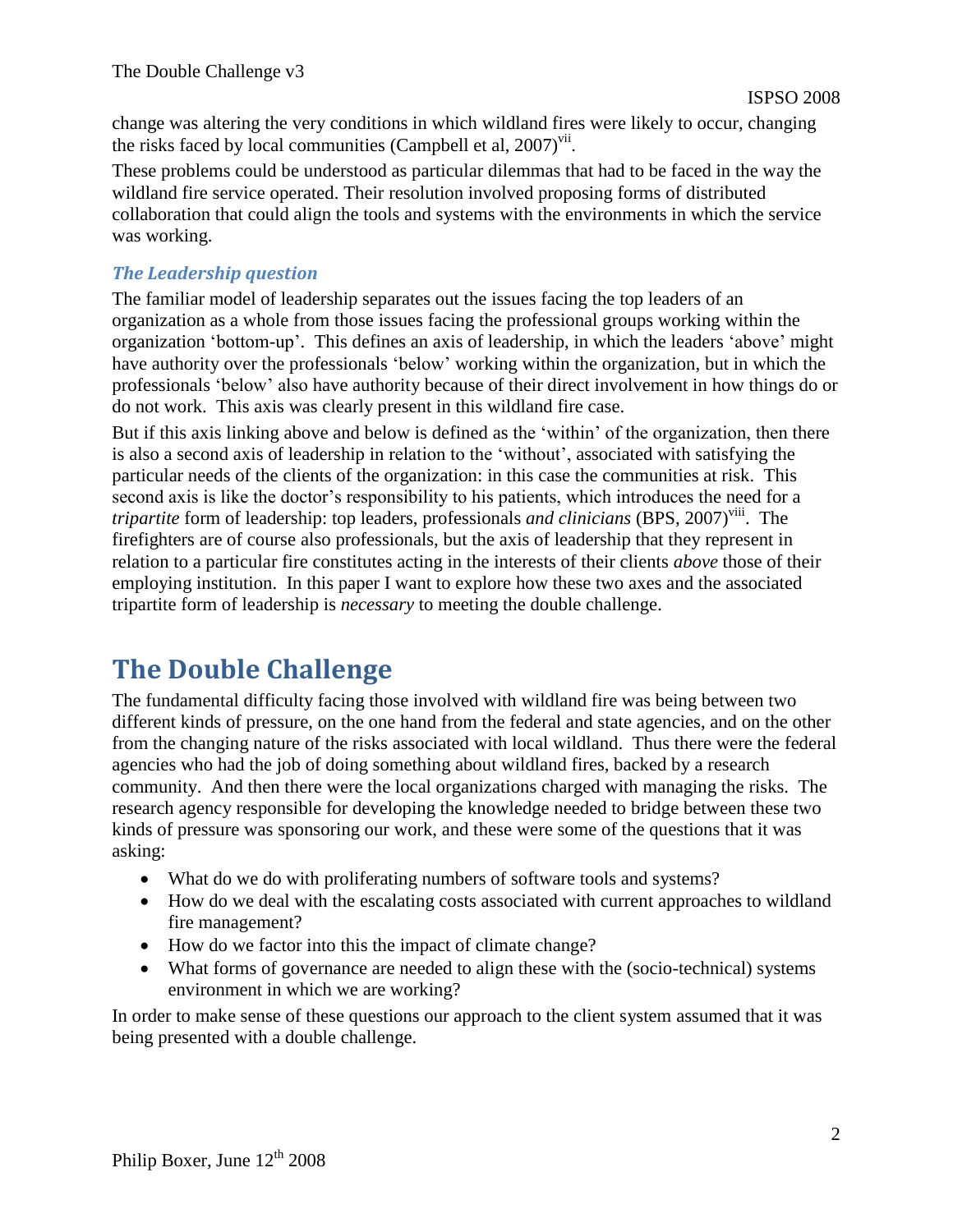#### *The double challenge at the level of the individual*

The response of an employee doing his job within the context of an organization that fights fires is determined by the way the organization has been set up by those at its 'top'. This is "hierarchy-driven" in that it establishes standard ways of responding to fires.

Contrast this with what happens when the standard procedures do not work, and the fire gets out of control. An incident commander is brought in who is empowered to set up an organization that he designs to deal with the situation as it unfolds. This is an "edge-driven" response in which the situation 'at the edge' of the organization is used to define what particular form of organization is needed to contain the fire.



**Figure 1: The Double Challenge at the Level of the Individual**

We can describe both of these in terms of Figure 1. The 'hierarchy-driven' response moves anticlockwise, starting from the demand presented by the fire, but using the organization of the enterprise to determine how the employee in the bottom-right respond to the fire. In contrast, the "edge-driven" response moves clockwise, again starting from the demand, but this time using the person in the edge role (e.g. the incident commander) to define how the organization should respond to the particular fire.

We can now see how the incident commander is faced with a double challenge. The hierarchydriven (anti-clockwise) approach will have its standards and routines that the incident commander may have to challenge in order to secure the behaviors that he needs to be effective. But the edge-driven (clockwise) approach also may present a set of circumstances that might challenge his ability to judge an appropriate response. Failure to do the former may lead to him to be too constrained in his approach to the fire, while failure to meet the latter may involve him in misunderstanding the nature of the demands being presented by the situation itself. The double challenge means that the incident commander is constrained both by what will work in the situation, and also by what he can get the enterprise to do.

### *The double challenge at the level of the enterprise*

Now consider this double challenge from the point of view of the enterprise (see Figure 2). The axes of the double challenge are represented by governance issues and by the relation to demand. The former is expressed in terms of three levels of supply-side complexity at which a hierarchydriven governance framework holds individuals accountable:

1. In terms of the performance of a *single task system* (we know how to make fire trucks).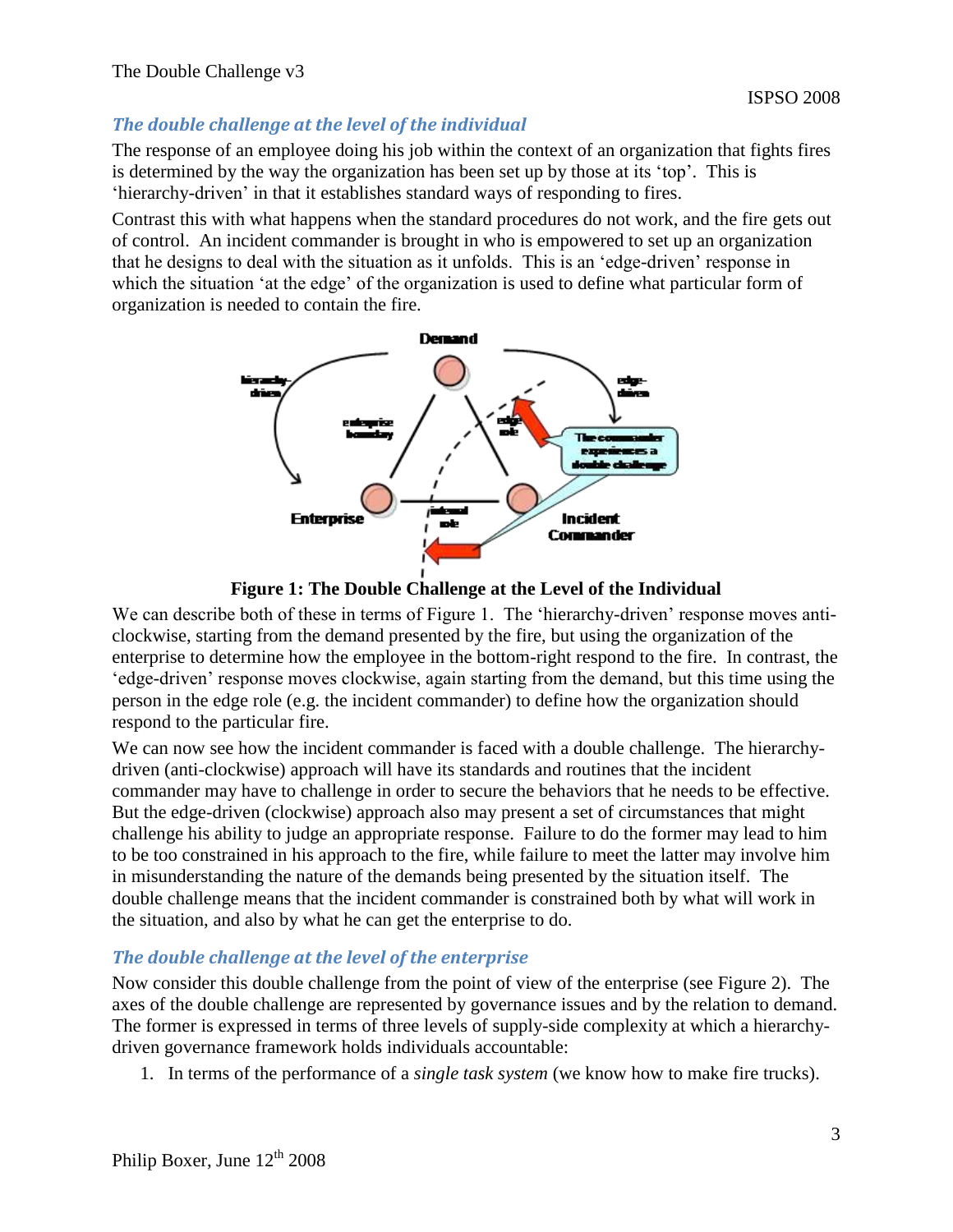- 2. In terms of a *single enterprise* containing multiple task systems (we know how to provide catering services for the firefighters).
- 3. In terms of *multiple autonomous enterprises*, each one containing multiple task systems (we know how to bring together an organization that can manage wildland fires).

Of these, the governance of multiple autonomous enterprises is particularly problematic because it has the largest span of supply-side complexity. In our case, multiple enterprises were always involved, including both different federal agencies, local organizations and other organization providing various specialist services.



**Figure 2: The Double Challenge at the Level of the Enterprise**

The latter edge-driven challenge is expressed in terms of three stages in the development of the relationship to demand as more and more of the demand-side complexity of the customer's situation is included:

- 1.A *product- or service-centric* approach in which the product or service is defined independently of the way in which it will be used in terms of its *physical characteristics* (we provide fire trucks).
- 2.A *solution-centric* approach in which the product or service provided is designed to solve the problem presented by the customer in their *particular situation* (we can provide onsite catering for fire crews).
- 3.An *effects-based* approach in which the solutions provided over time are designed to produce particular effects on the customer"s ongoing experience (we can manage the fire to minimize risk to life and property).

Of these, the effects-based approach is the most problematic because the demand environment is assumed to be turbulent, that is, to have a life of its own, making the relationship to demand dynamic. In our case this turbulence was being faced by local communities that needed to mitigate the future risks to life and property from their wildland environment. The difficulty was to hold a longer term view effectively.

### *The need for distributed collaboration*

Distributed collaboration is a response to demand that is driven by the relationship to the customer, where there is a need for collaboration across enterprises that can be wholly edgedriven i.e. shaped directly in response to the dynamically unfolding nature of the demand in its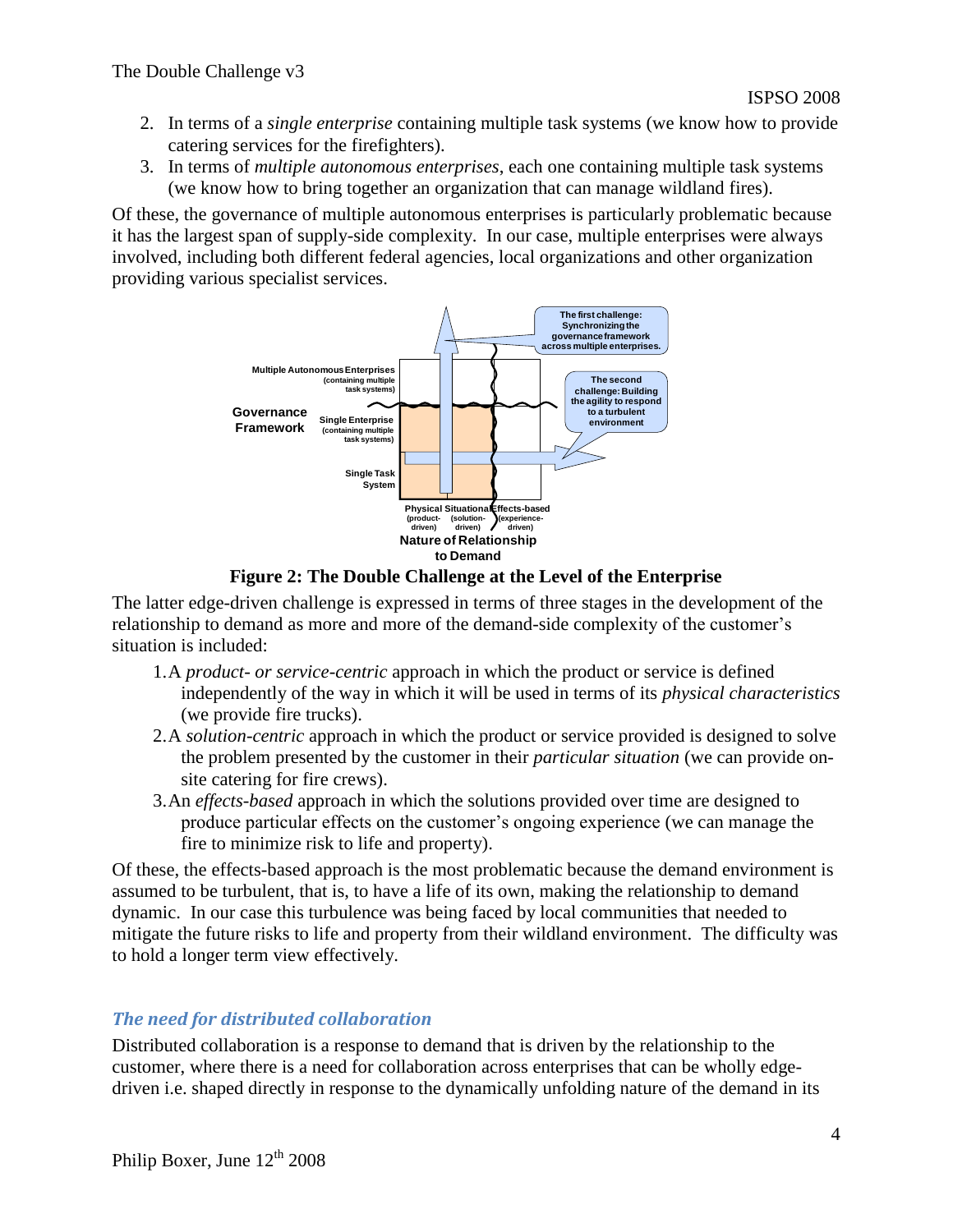particular context. This is one of the responses to the double challenge distinguished by the squiggly lines in Figure 3. Inside both squiggly lines is the 'comfort zone' for an enterprise: this is the familiar single organization that can competitively provide specific kinds of products or solutions to its customers. To the right of this zone is the area bottom-right, in which the response to demand is "left to the market". Whether or not a single enterprise will take up opportunities here are left until someone is prepared to fund them, and the absence of such funding results in what is called "market failure", resulting in the absence of a competitive supply-side response.





The area top-left involves creating joint ventures spanning multiple enterprises. Here is where we find virtual enterprises coming together around providing particular products or solutions. Finally there is distributed collaboration top-right, where demand is turbulent and cannot be defined beforehand, and where the double challenge is at its most acute. This is the situation in which local organizations found themselves when seeking to mitigate the risks arising from their complex and changing environment. The absence of support for such distributed collaboration meant that local organizations were forced into the 'leave it to the market' zone bottom-right. This meant that it was not until a state of emergency had been declared that the state and federal governments could be called in.

We can now re-examine the two axes in Figure 1 presenting the double challenge at the level of the individual. In Figure 4 the direction of the arrows is reversed to show anti-clockwise how the enterprise bestows authority on the individual by virtue of their position in the organization; and clockwise how the nature of the customer's demand at the 'edge' authorizes the individual's response. This makes the value experienced by the customer that which authorizes the supplier"s response.

In the case, the responsibility to establish budgetary discipline over how money was spent fell clearly within the authority of the enterprises involved. But the reality of fires and the behaviors needed to suppress them also forced these limits to be exceeded because of the authorization that flowed from them through "horizontal" relationships that cut across the "vertical" budgetary authorities.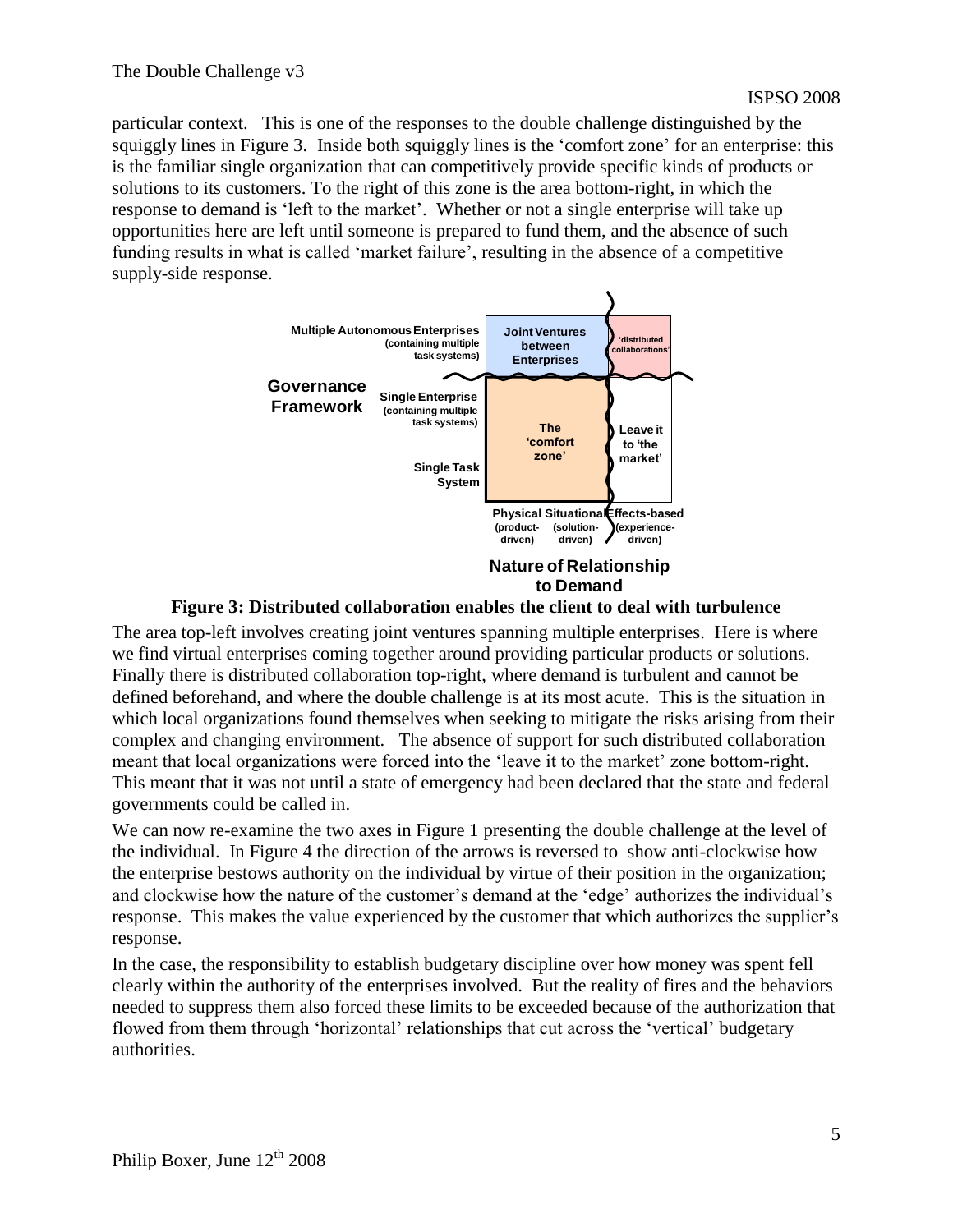

**Figure 4: Authority vs Authorisation**

The expectation of the client had been to rationalize the numbers of models. But the wildland fire service clearly faced a double challenge both at the level of the individuals managing fires and at the level of the agencies and community organizations facing the risks of wildland fire. What became apparent was that the numbers of models were symptomatic of the tensions that existed between the way these two challenges were being met. To develop strategies for resolving these tensions, we therefore needed to look more closely at how they were being experienced.

## **Meaning and Motivation**

The approach to understanding the organization"s response to the double challenge was in terms of the *systems of practice* that it used. The concept of "system of practice" is adapted from Foucault's notion of a discursive practice (Foucault 1970, 1972)<sup>ix</sup>, and builds on Argyris & Schon's notion of theory-in-use (1976)<sup>x</sup>. Its essential characteristic is that it has *roles* associated with it, particular *assumptions* about how it approaches problems that fall under it, *processes* by which it acts on problems, and *outcomes* around which its processes are organized. And to those participating in the system of practice it creates *meaning*.

In order to begin to understand these systems of practice, interviews were held with individuals across the agencies and organizations involved with wildland fire in order to understand how they made sense of the problems originally identified by our client.

#### *Systems of practice*

One such system of practice was associated with those individuals involved in suppressing fires, particularly the volunteer firefighters (to "suppress" a fire is to put it out). Figure 5 shows how we summarized this system of meaning: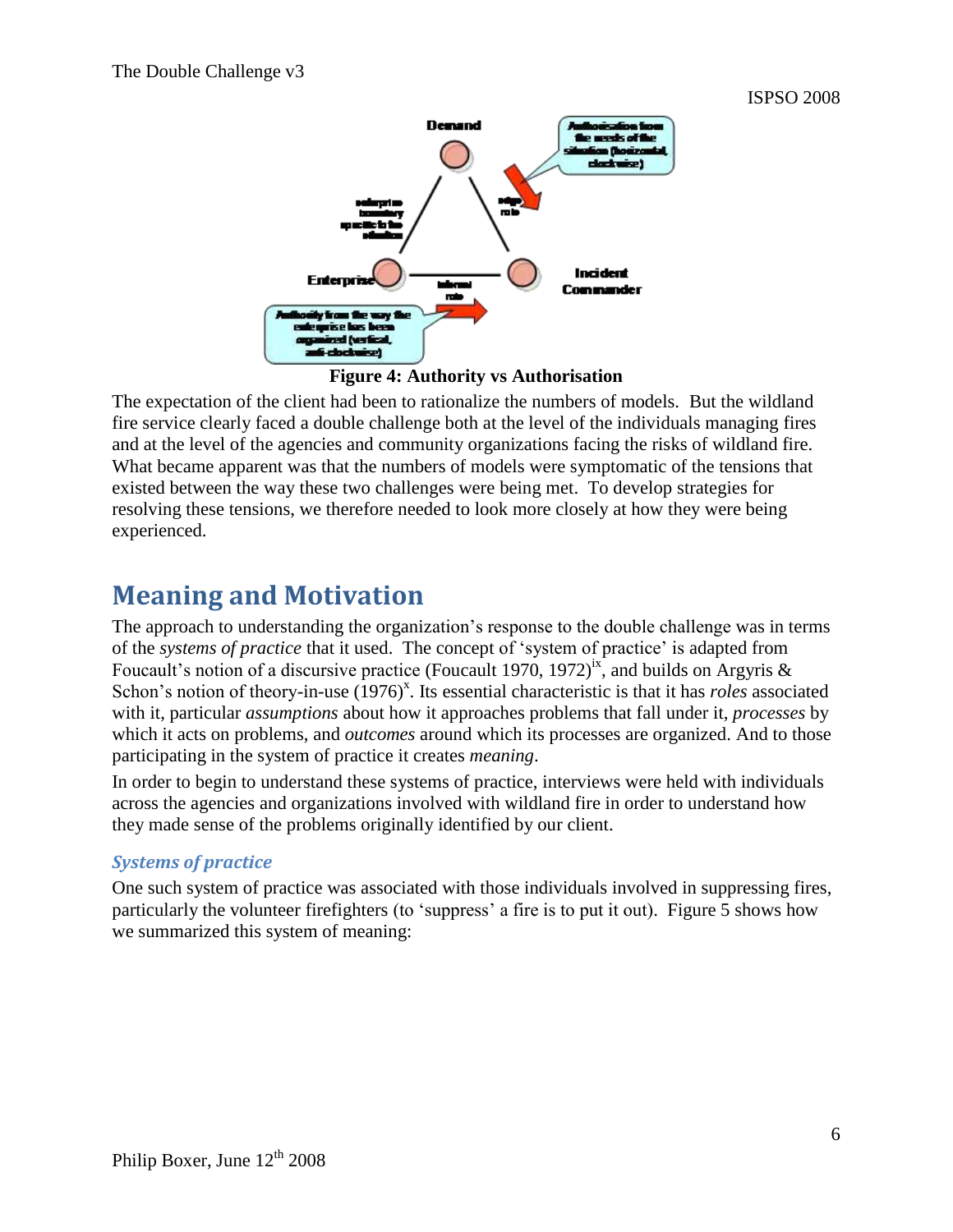

**Figure 5: Suppressing Fires**

The *role* of these individuals was to specialize in the *processes* of fuels and fire management to suppress fires, their *primary focus* being to provide emergency responses to fires, while in the off season engaging in fuels management (i.e. clearing undergrowth, fallen timber etc). The *operating assumptions* that they worked from were that they could cut costs and use less taxpayer funds as a result of being effective at suppressing fires, and that the wildland ecosystems were relatively stable and isolated from urban communities. The *outcome* of their work was contained fires, and the *consequences* of being effective at containing fires was to continue in their fire suppression roles. This combination of role, processes, primary focus, operating assumptions, outcomes and consequences together formed a system of practice that gave meaning to their work, and within which those who took up these roles lived.

Another system of practice was associated with those seeking to minimize the outbreak of fires, shown in Figure 6.



#### **Figure 6: Minimizing Fires**

In this case the *role* is taken up by people who do the planning for and mitigation of wildland fire risk. The *processes* in this case are still to put fires out quickly, but also to do a lot of planning before initiating prescribed fires (prescribed fires are fires that are planned and lit in order to manage the fuels in given wildland). The *primary focus* is ecosystem management to minimize fire risk and the *operating assumptions* are to protect the interface between wildland and urban communities and other vested interests, given that the life, economic, property, and political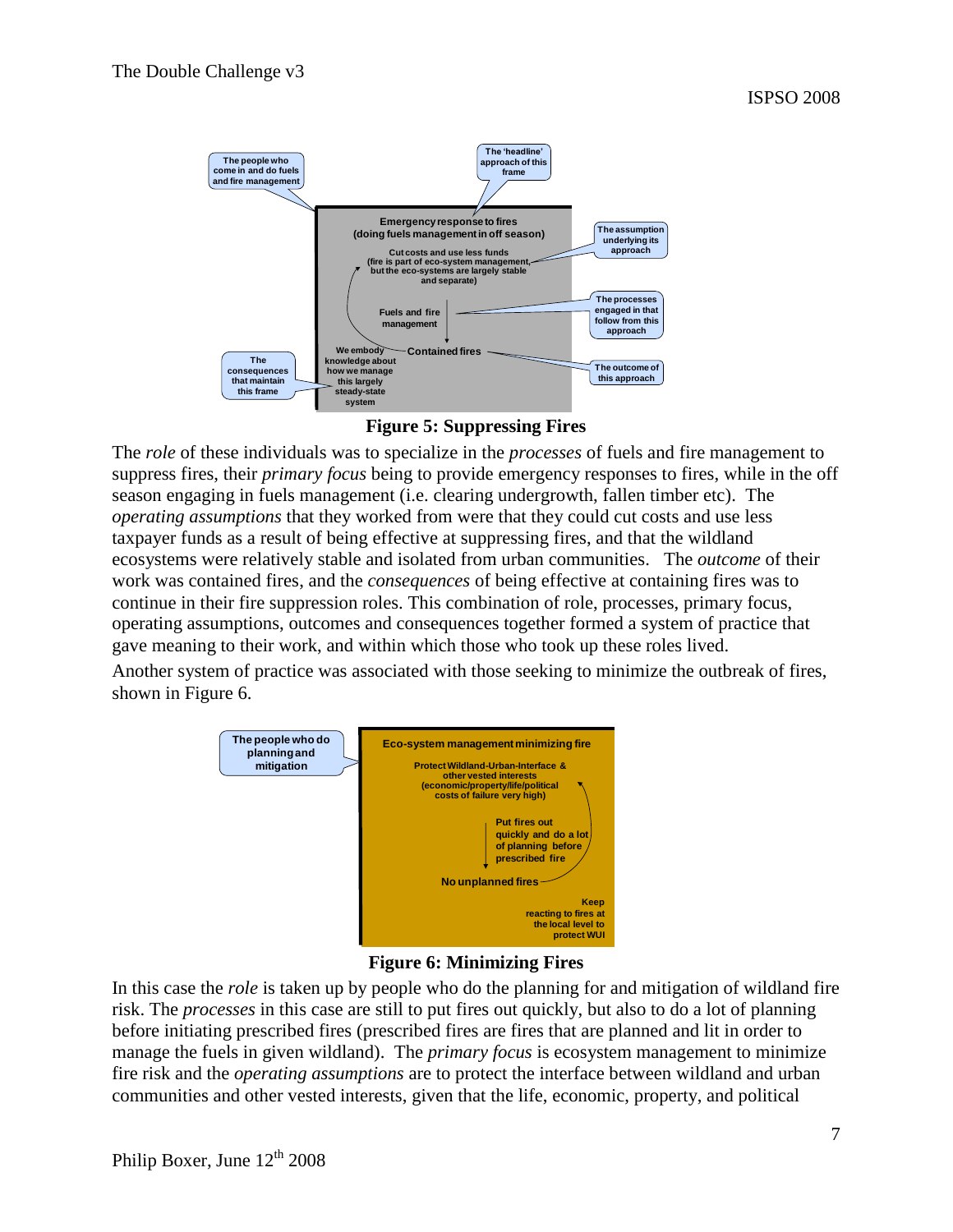costs of failing to minimize fire are very high. The *outcome* is no unplanned fires, and the *consequences* of this are to continue to manage fire risks at the local level.

Both of these systems of practice are identified with particular organizations, or parts of organizations, and their particular ways of doing business. But neither is perfect in itself. Thus there are circumstances in which each system is unable to sustain its own position, giving rise to potential dilemmas in the larger system of which they are a part.

#### *Motivating Dilemmas*

Within each system of practice there are potential consequences that cannot be contained within its operating assumptions and processes. Thus in suppressing fires (figure 5), the fires may become too big and too difficult to manage creating a new level of crisis. Equally, in minimizing fires (figure 6) the fuels and weather issues may become too difficult to manage locally. If the former forces a greater emphasis on minimizing fires, while the latter forces greater emphasis on suppressing fires, then we have the dilemma summarized in Figure 7 (The approach to mapping dilemmas in this way is in Campbell & Draper 1985<sup>xi</sup>. The part played by dilemmas in the behavior of enterprises is described in Hamden-Turner  $1990<sup>xii</sup>$ .

The characteristic of a dilemma is that each system of practice can be "flipped" into another one in a way that creates a figure-of-eight oscillation over some timeframe, and which oscillates around an impossibility. The impossibility defining this particular dilemma is having perfect knowledge about the dynamic behaviors of the local eco-systems. In general, this impossibility is that which cannot be contained by the systems of practice on either side of the dilemma, for which it represents a 'gap' in their system. This gap is motivating insofar as it challenges the ability of either system of practice to be effectively containing. It is the relationship of this gap to the oscillation around it that gives it the property of a drive (Lacan 1964), and it is this gap that is motivating.

Figure 7 shows a larger system of practice within which this dilemma can be held (see Figure 8). This is the larger organization that can manage the balance between the two approaches for wildland fire: managers judging the tradeoffs between immediate dangers and the effectiveness of longer term approaches. This larger system of practice that is containing this dilemma has to deal with population movement into wildland areas increasing the underlying pressure towards suppressing all fires, while knowing that the result of doing this is the increasing size of the fires that eventually "escape" suppression. This nesting of dilemmas can continue indefinitely, so that at any level it is possible to identify impossibilities that are being contained. In each case, the impossibility is motivating of the system of practice that contains it: every system of practice has its limitations.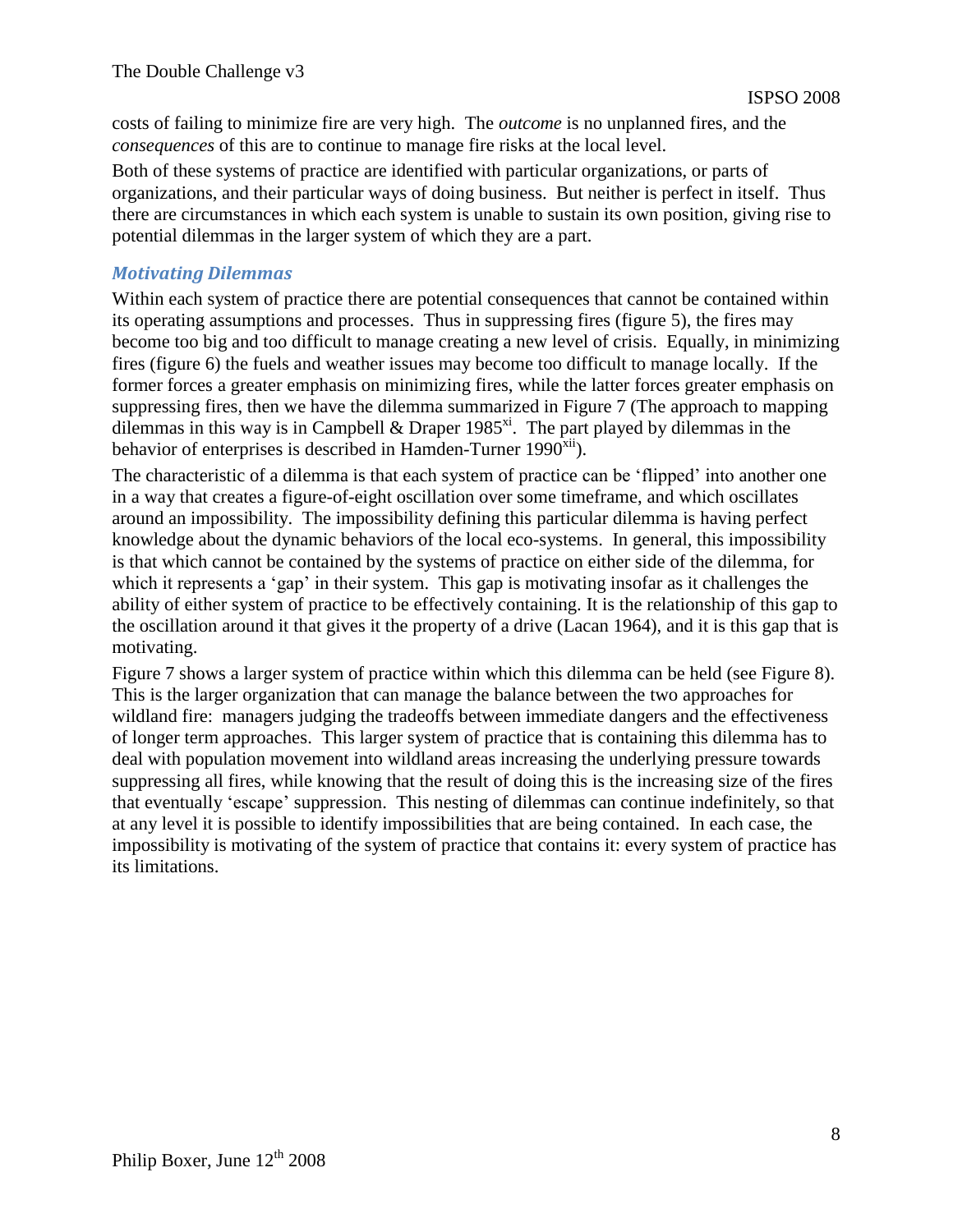

**Figure 7: The Dilemma of Suppressing vs Minimizing Fires**

Putting all this together gives us is a way of relating meaning and motivation: the system of practice that gives meaning contains impossibilities, and the impossibilities motivate the development of containing systems.

#### *Dilemmas at the edge*

The dilemma in Figure 7 revolves around the local management of fires, partly through suppression and partly through the prescribed use of fires. This dilemma is summarized as a whole on the left-hand side of Figure 8, representing the role of those formally responsible for the local wildland. Their primary focus is on the fuels, their process is dependent on the models used to predict fuels and fire behavior, the intended outcome is to be able to predict local fire behavior, and the approach is built around fuels management. The consequence that stay within this system of practice is the managing of the fuels and the putting out of the fires. But what happens when the consequences are too many large fires that get out of control? In Figure 8 we see this as taking them beyond what their organization can manage into a larger situation driven by climatic conditions:



**Figure 8: The Dilemma of local vs large-scale fuels/fire management**

The dotted line around the right-hand system of practice represents the fact that there are no particular roles with associated systems of practice that take up these issues, other than indirectly as a research agenda. Were it to be, its primary focus would be driven by the effects of climate change, its process would be to develop models that could deal with the behavior of larger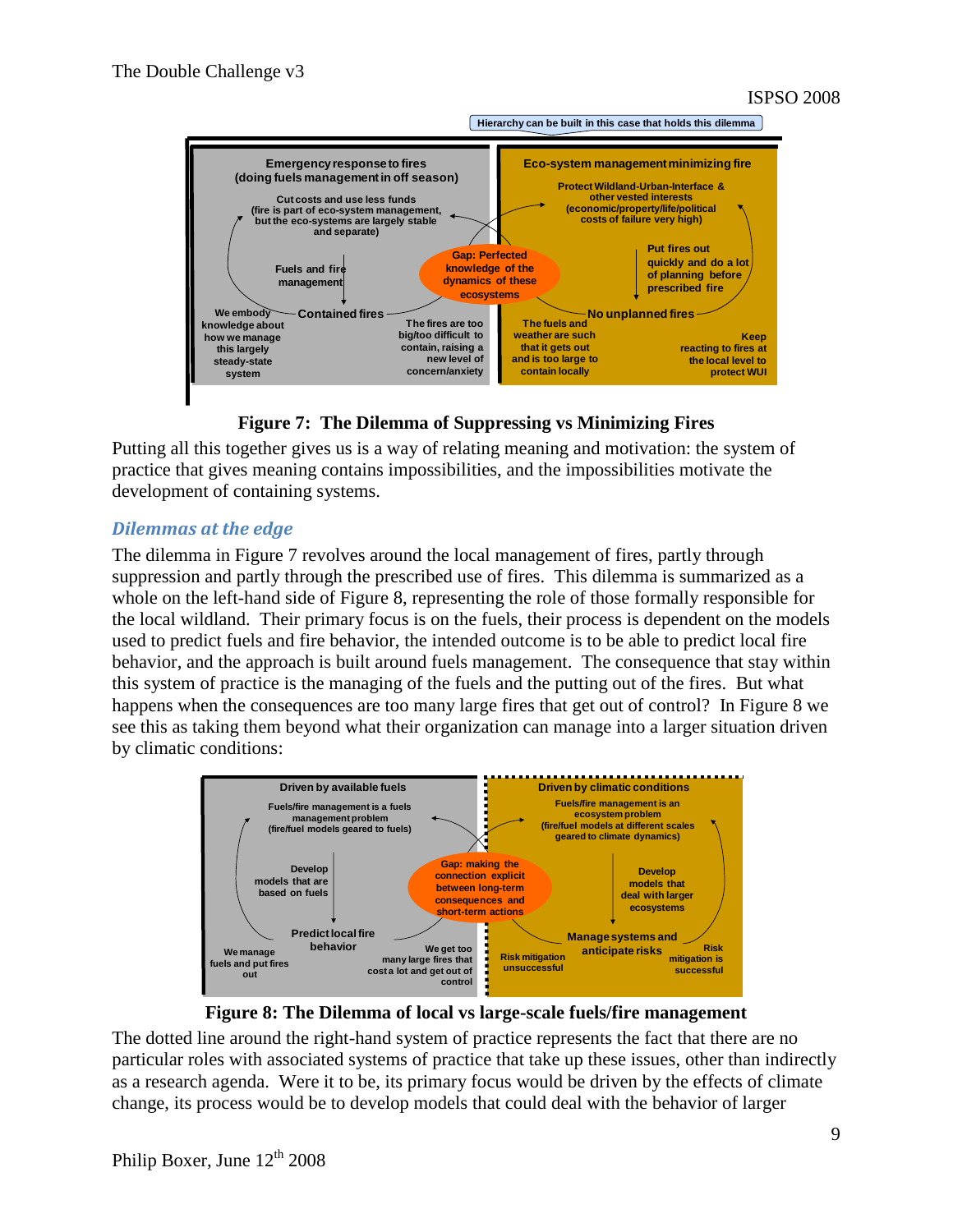ecosystems, and its approach would be to treat fuels and fire management as part of a larger system spanning multiple scales of analysis and prediction.

The absence of the system of practice on the right leaves the federal and state agencies having to deal with "mega-fires" (for example in California), and otherwise puts the problem back in the hands of the local community. The difficulty with taking up this right-hand system of practice is that it falls between a large number of agencies and organizations. To hold it means distributed forms of collaboration and a research agenda explicitly focused on supporting its processes and approach.

In this sense the right-hand system is at the edge of the organization, and the impossibility at the edge of the organization is the non-existence of models that can manage the local vs large-scale trade-off in approach. This impossibility is not being able to anticipate the interactions between the short-term and the long-term, between the small scale and the large scale. It becomes a gap between what the organization can and cannot contain.

This gap is between the local organization and issues that constitute a significant threat to the continuing effectiveness of the local organization. The question for the consulting team was for whom could this gap become motivating? The gap was symptomatic of the absence of a larger system of practice that could contain both sides of the dilemma in Figure 8, and the question of who in the governance framework had the authority to take up the dynamics that this dilemma implied, as well as who would be motivated to do so.

### *The two axes of practice*

Figure 9 distinguishes the two axes of practice referred to at the end of the previous section: one is in the vertical direction of systems of practice that contain impossibilities that fall within the organization"s definition of itself; and the other is in the horizontal direction, holding the relationship across a particular gap that represents a current limit to what the organization can contain:



**Figure 9: The Two Axes of Practice**

The systems of practice available to the organization are sustained by the vertical axis, but not the implicit system of practice from which demand is emerging on the other side of the horizontal gap, at the edge of the organization. We therefore need to distinguish two kinds of motivation:

 Motivation coming from the gaps within the organization that become manifest as symptoms that cannot be dealt with by the current system of practice, and which drive the organization to develop its practices further; and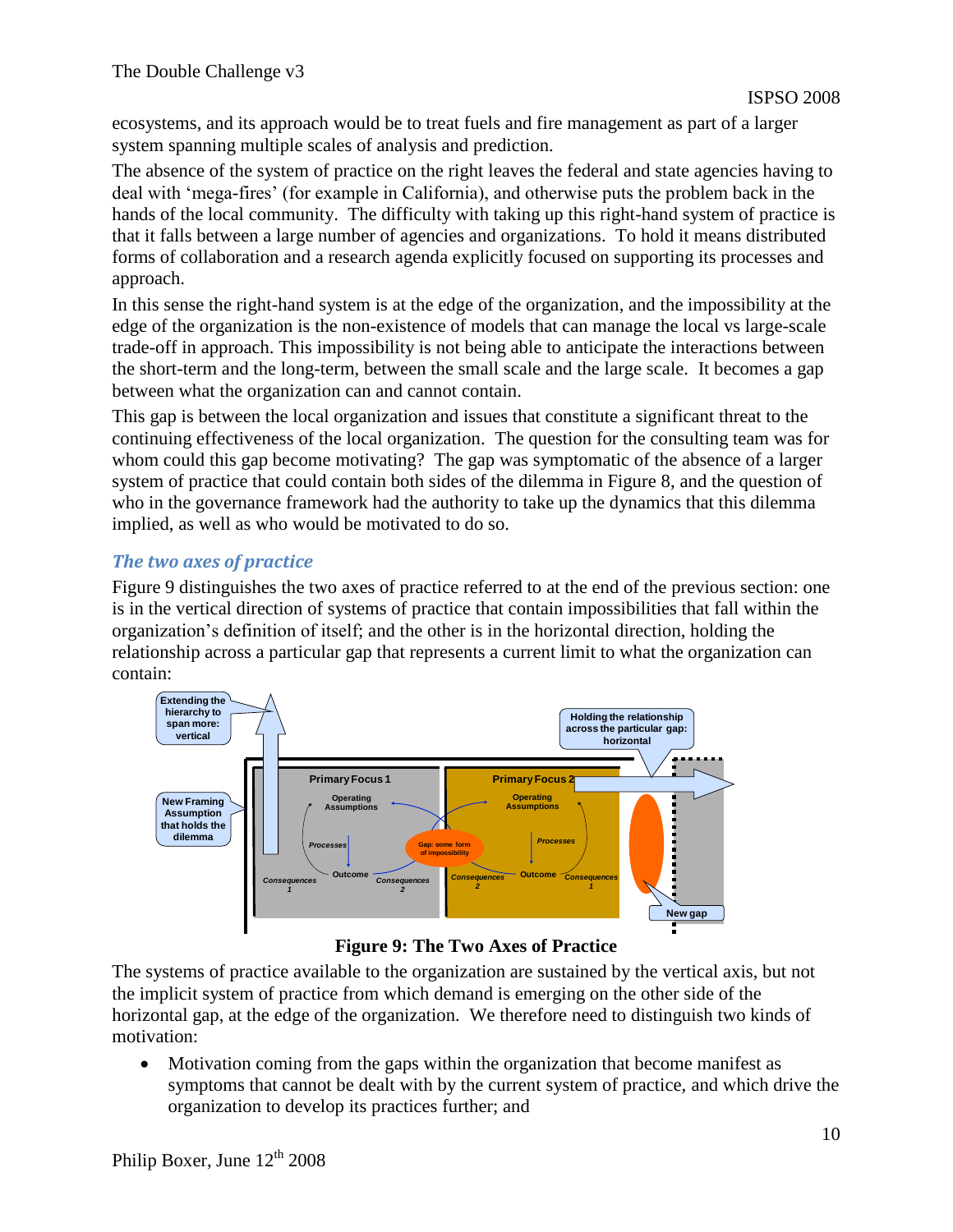Motivation coming from the relation to the gaps at the edge of the organization that are symptomatic of threats to the organization itself as it currently organizes its systems of practice.

In psychoanalytic terms, the vertical axis is an axis along which the systems of practice work, but for which gaps provoke anxiety about their ability to perform in accordance with expectations. The horizontal axis is different, however, in that this is an axis along which current systems of practice do not work on the "other side" of the gap, so that the gap becomes a symptom that provokes anxiety about the effectiveness of the vertical axis *per se*. (Boxer 2004)<sup>xiii</sup> The particular issue emerging from our work with the client system was therefore to develop ways of enabling it to work with both forms of motivation. The corollary of this on the part of the consulting team was whether they were able to provide a sufficiently containing environment (if given the chance) to enable it to develop ways of containing the issues emerging along the horizontal axis.

# **Working Reflexively**

If we look at the double challenge in terms of the forms of organization it requires of the enterprise, then it is only in the top-right zone that we cannot know what forms of demand we will be encountering, because of the turbulent nature of a demand environment that "has a life of its own". It is here that a balance had to be held explicitly between the two axes of meaning. The difficulty in doing this is that new gaps encountered horizontally may demand changes to the way the systems of practice are organized vertically: the horizontal axis is disruptive (Christensen 2002)<sup>xiv</sup>. Put another way, it becomes necessary for the organization to work reflexively (Boxer & Eigen  $2008$ )<sup>xv</sup>.

To work reflexively means the organization being able to examine the systems of practice (and their associated ways of making meaning) within which it is currently making sense of the problem(s) being presented by its demand environment. Accepting this challenge means putting those systems of practice into question, which will themselves be rooted in the way the organization does business. This is like riding a bicycle and fixing it at the same time. It is difficult because it means the organization must recognize what it may not have considered as important before, which may put its current definition of its competitive identity at stake.

Such processes are typically facilitated by consultants, but this means that the consulting team too must be able to work reflexively if it is not to get in the way of the client system"s process. For the consulting team to work reflexively is to examine its own system of practice through which it is making sense of the problem being presented by its client system, and questioning its way of consulting that is rooted in its collective valency for how it takes up that relationship to the client system. Now the role of the consulting team too is at stake because it is committed to looking for what is in its own blind spot in recognizing what it may never have seen before. This is the consulting ethic that becomes necessary for working in the top-right zone in Figure 3.

In our case, this faced the consulting team with some difficult challenges. It had within itself the ability to focus on the technology issues to the exclusion of the other issues facing the client system in a way that exactly mirrored the client system's own tendencies. To succeed in helping the client system, the team had to contain its own differences in how it understood the wildland fire service within its larger context.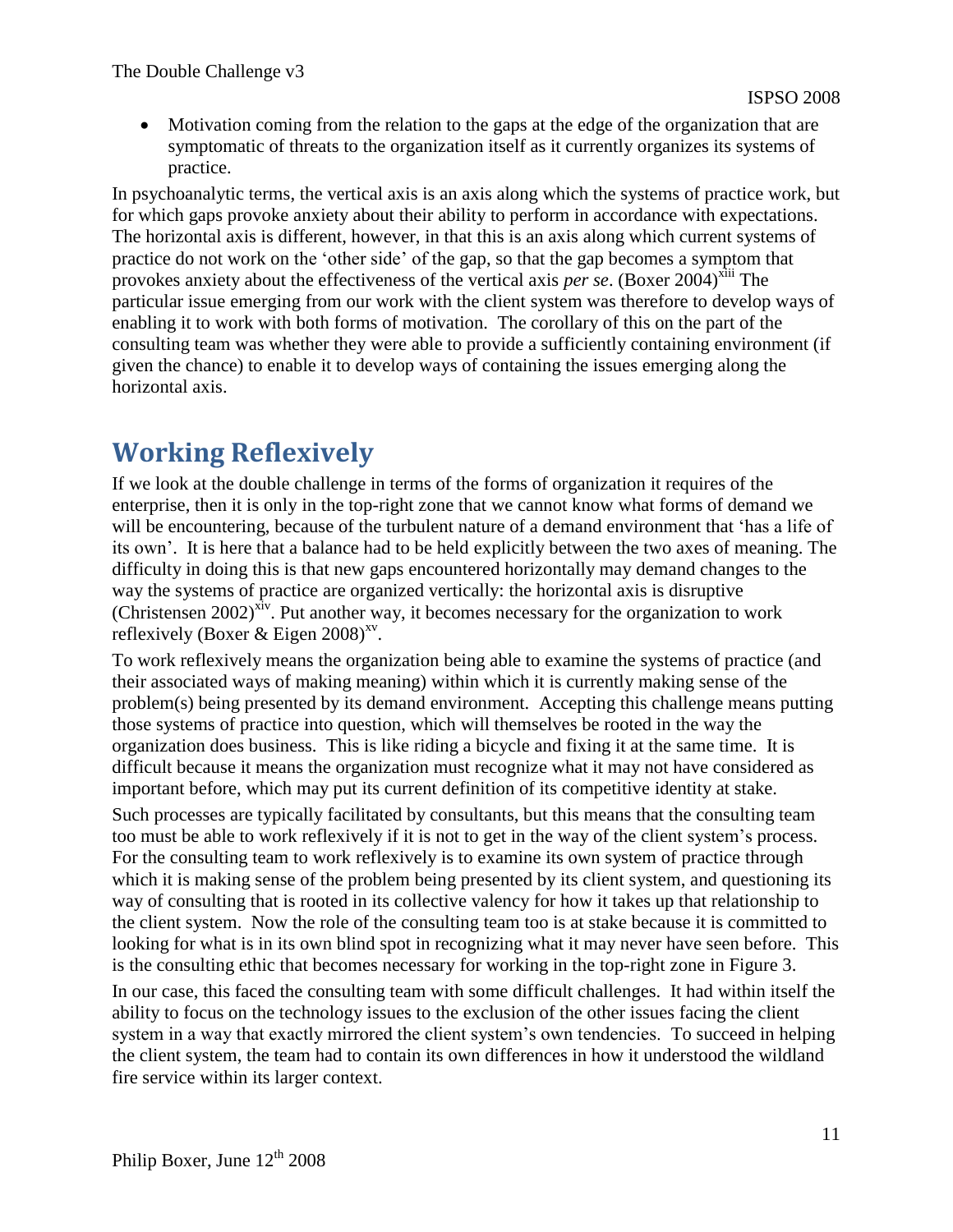## **In Conclusion**

The double challenge provides a way of understanding both the competitive pressures on the organization, and the way the individual experiences those pressures. And it is the horizontal axis and the relationship of the person in an edge role to authorization that makes the difference. We can summarize this difference in terms of different approaches to leadership. In 'Bipartite' Leadership' we have leadership organized around the vertical 'authority' axis. This leadership involves both the leaders at the top of the organization, and those working within the organization, whether its professionals or its organized labor. The leadership comes from the way the tension between these two perspectives are held ('1' and '2' in figure 10). It is a tension because while the "top" must concern itself with the direction of the organization as a whole, it is the professionals/unions who are dealing "bottom-up" with the impossibilities embedded amongst the organization"s systems of practice.



**Figure 10: Bipartite Leadership**

When we introduce the horizontal 'authorization' axis however, we introduce 'Tripartite' Leadership'. This is the 'edge-driven' axis presenting the interests of customers that the organization is seeking to respond to individually within the context of their lives, for example doctors' patients, or service engineers' clients ('3' in Figure 11). In the case, those representing the interests of the horizontal axis were the incident commanders who had the job of mitigating the risks of wildland fires that had become too big to contain locally.



**Figure 11: Tripartite Leadership**

The need for tripartite leadership will only arise of necessity in the top-right zone in Figure 3 facing turbulence in the environment, and it introduces a new tension with both ends of the bipartite leadership. Used positively, these new tensions can generate demand for change (Beer, Eisenstat and Spector,  $1990)^{xvi}$ , but used negatively they marginalize those in edge roles while insulating the organization itself from the need to change  $(Boxer 2004)^{xvii}$ . The different kinds of anxiety created by working on these different axes helps us understand the different kinds of leadership needed in response.

#### *About the Author*

**Philip Boxer** is a senior member of the Integrating Software Intensive Systems (ISIS) initiative at the Software Engineering Institute of Carnegie Mellon University. He has consulted on